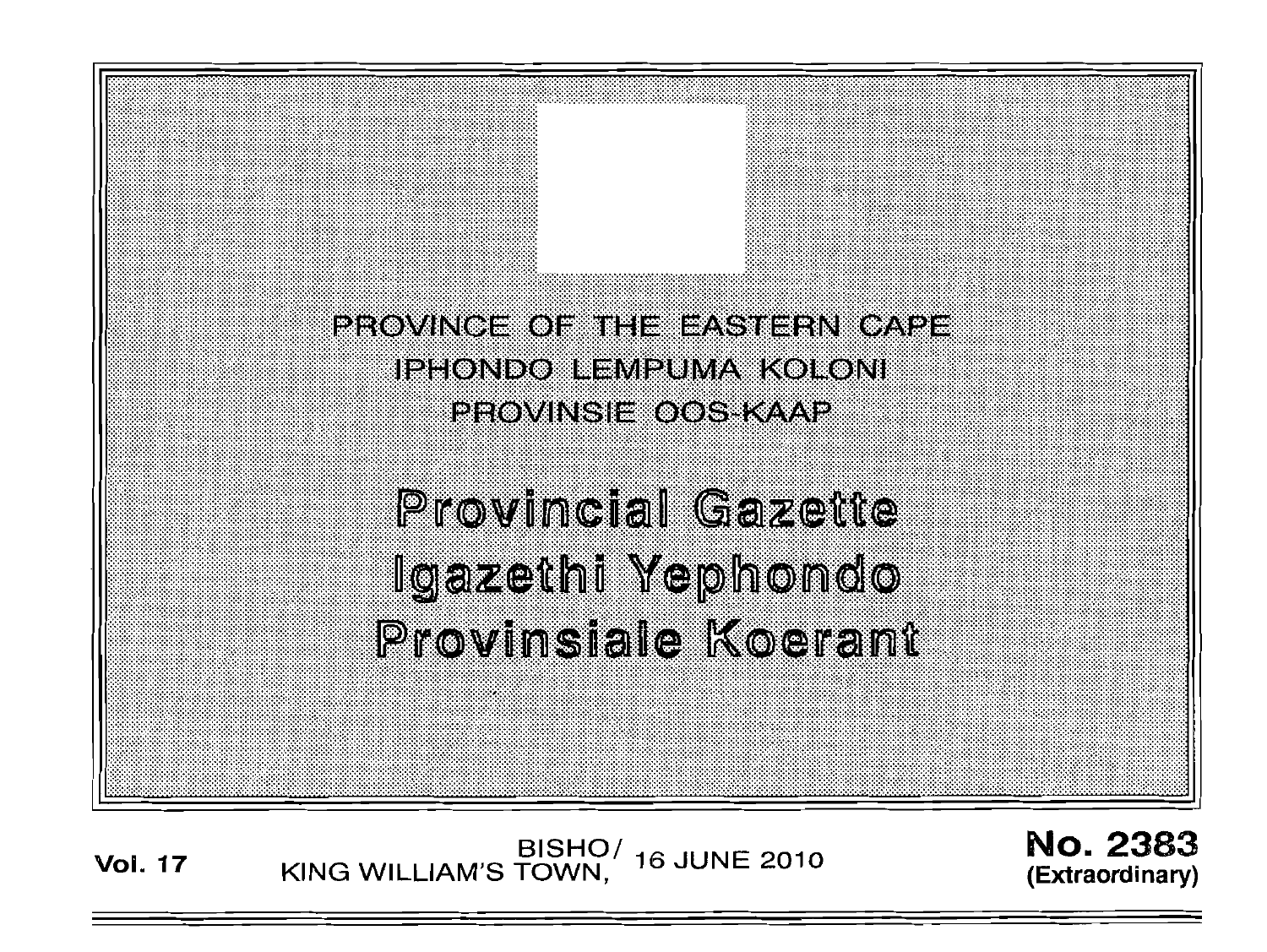#### **IMPORTANT NOTICE**

**The Government Printing Works will not be held responsible for faxed documents not received due to errors on the fax machine or faxes received which are unclear or incomplete. Please be advised that an** "OK" **slip, received from a fax machine, will not be accepted as proof that documents were received by the GPW for printing. If documents are faxed to the GPW it will be the sender's responsibility to phone and confirm that the documents were received in good order.** 

**Furthermore the Government Printing Works will also not be held responsible for cancellations and amendments which have not been done on original documents received from clients.** 

## **CONTENTS • INHOUD**

| No. |                                                                                                               | Page<br>No. | Gazette<br>No. |
|-----|---------------------------------------------------------------------------------------------------------------|-------------|----------------|
|     | <b>GENERAL NOTICE</b>                                                                                         |             |                |
|     | 202 Gambling and Betting Act (Eastern Cape) (5/1997): Lodgement of application in respect of gambling licence |             | 2383           |